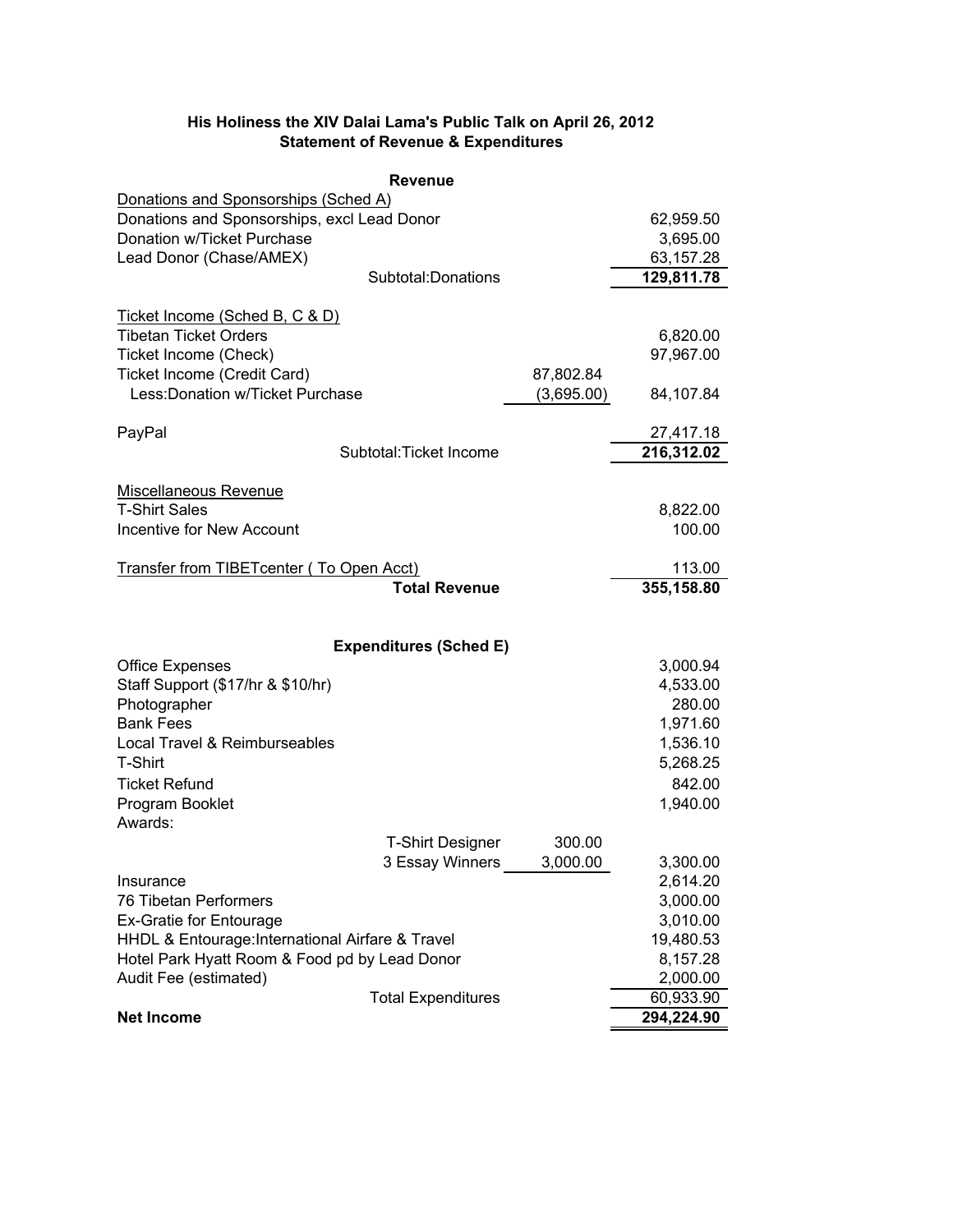## **DONORS & SPONSORS (SCHED A)**

| Deposit Date | Check #         | Name and/or Description                   | <b>AMOUNT</b> |
|--------------|-----------------|-------------------------------------------|---------------|
| 9/26/11      | 1739            | Lead Donor                                | 5,000.00      |
| 9/26/11      | 1738            | EK.                                       | 250.00        |
| 10/18/11     | 7011            | НM                                        | 10,000.00     |
| 11/22/11     | 3380            | PH                                        | 250.00        |
| 12/6/11      | 1876            | LJ                                        | 250.00        |
| 1/6/12       | 1749            | A & JM                                    | 10,000.00     |
| 1/6/12       | 7343            | KE                                        | 500.00        |
| 1/7/12       | 115             | LB                                        | 144.50        |
| 1/23/12      | 7473            | <b>PS</b>                                 | 2,500.00      |
| 1/23/12      | 1722            | <b>PR</b>                                 | 25.00         |
| 1/25/12      | 5779            | E & JL                                    | 5,000.00      |
| 3/13/12      |                 | <b>Bellafiore Family Foundation</b>       | 7,500.00      |
| 3/20/12      | 3152            | <b>SL</b>                                 | 100.00        |
| 4/2/12       | 1759            | A & JM                                    | 10,000.00     |
| 4/6/2012     | 1703            | GF                                        | 2,500.00      |
| 4/16/2012    | 9036            | <b>Cash Donation</b>                      | 100.00        |
| 4/19/2012    | 4748            | SS                                        | 10,000.00     |
| 4/23/2012    | 1702            | <b>RF</b>                                 | 2,500.00      |
| 4/27/2012    | n/a             | Lead Donor: Hotel Park Hyatt Room & Food  | 8,157.28      |
| 4/30/2012    | 2225            | DН                                        | 1,000.00      |
| 4/30/2012    | n/a             | Donation (from Tibetan Community w/T-046) | 240.00        |
| 4/30/2012    | Cash            | <b>Cash Donation</b>                      | 100.00        |
| 5/1/2012     | 1765            | Lead Donor                                | 50,000.00     |
|              | Online w/Ticket | Donation w/Ticket Purchase                | 3,695.00      |
|              |                 | <b>TOTAL Donations/Sponsorship</b>        | 129,811.78    |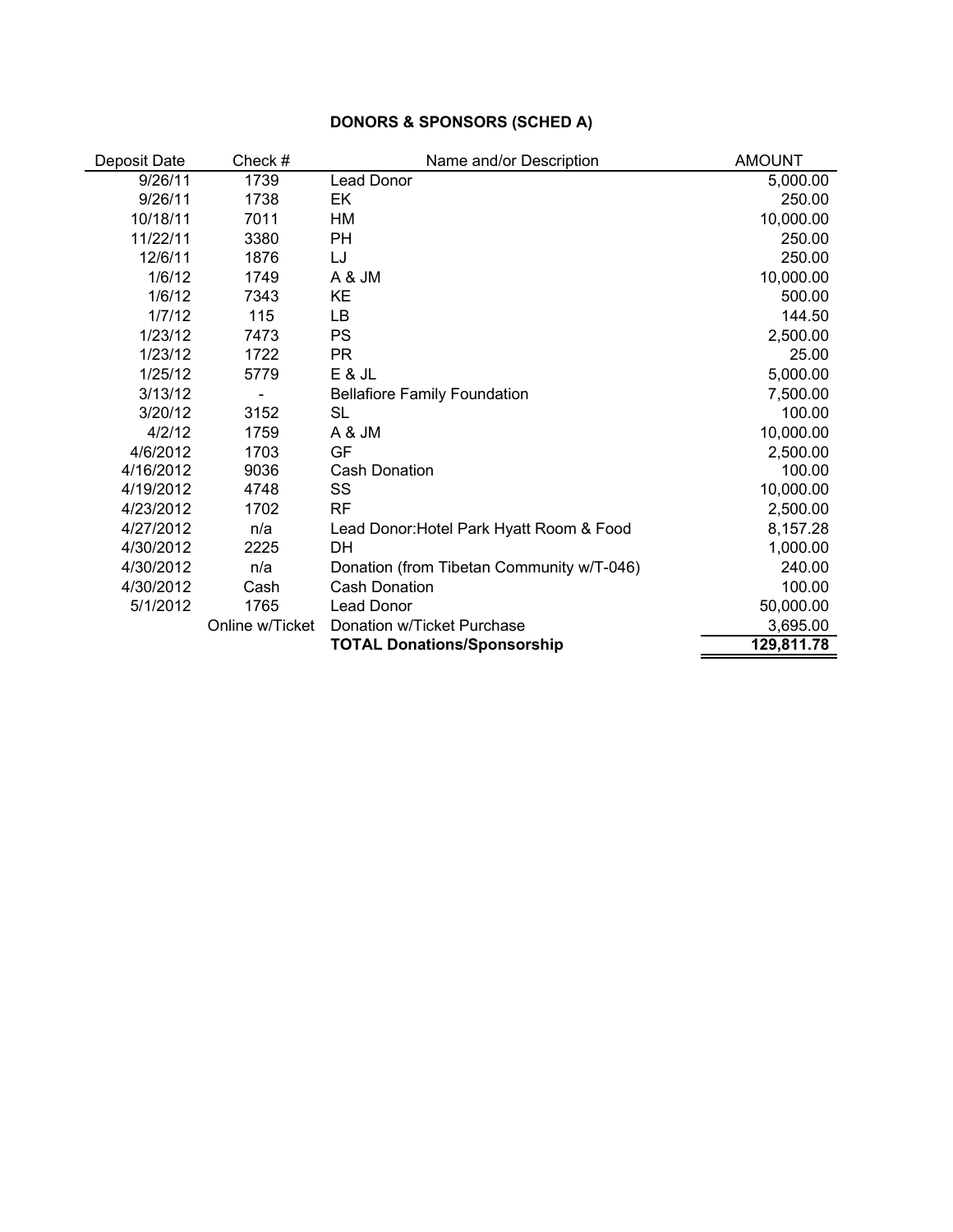# **Tibetan Ticket Orders-Check (SCHED B)**

|                  | Tibetan Ticket  | Ticket Order |             |          |
|------------------|-----------------|--------------|-------------|----------|
| Deposit Date     | Order Summary # | Summary#     | SKU         | Amount   |
| 02/09/12         |                 |              | T001-T014   | 1,280.00 |
| 3/20 & 3/21 2012 | $\overline{2}$  |              | T015-T024   | 660.00   |
| 3/20 & 3/21 2012 | 3               |              | T025-T031   | 1,040.00 |
| 03/21/12         |                 | 14           | T032-T034   | 640.00   |
| 04/06/12         |                 | 26           | T036        | 240.00   |
| 04/06/12         |                 | 28           | T037-T039   | 360.00   |
| 04/06/12         |                 | 30           | T040        | 240.00   |
| 04/06/12         |                 | 31           | T041        | 240.00   |
| 04/11/12         |                 | 33           | T035        | 80.00    |
| 04/11/12         |                 | 34           | T001 & T042 | 240.00   |
| 04/11/12         |                 | 35           | T043        | 300.00   |
| 04/13/12         |                 | 37           | T044-T045   | 660.00   |
| 04/13/12         |                 | 38           | T046        | 240.00   |
| 04/16/12         |                 | 40           | T048-049    | 80.00    |
| 04/19/12         |                 | 41           | T015 & T017 | 120.00   |
| 04/23/12         |                 | 42           | T052        | 120.00   |
| 04/30/12         |                 | 44           | T053-054    | 280.00   |
|                  |                 |              |             |          |

**Total Tibetan Ticket Revenue** 6,820.00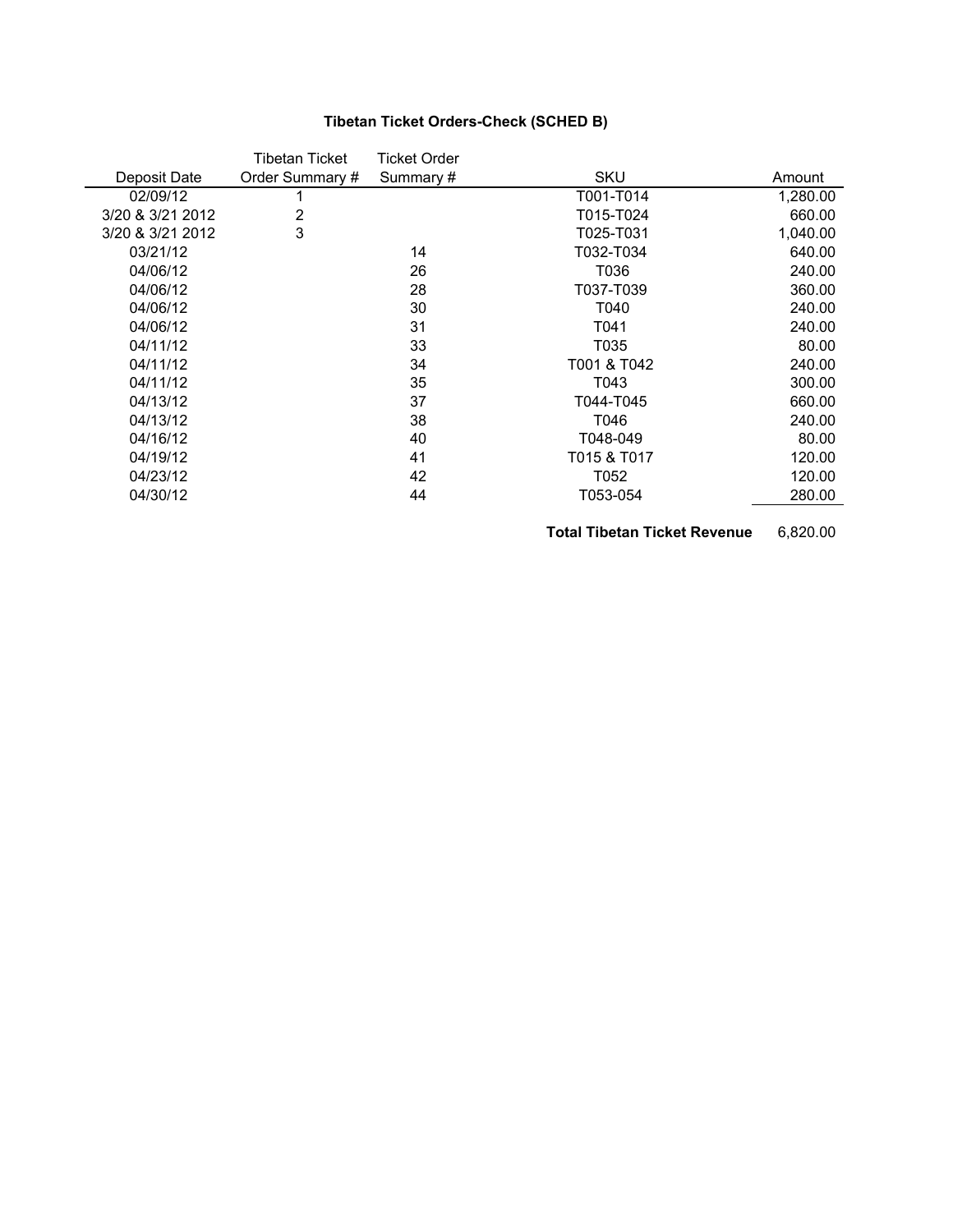#### **TICKET ORDERS-CHECKS (SCHED C)**

| Deposit Date | Ticket Order Summary # |                                     | Amount    |                             |
|--------------|------------------------|-------------------------------------|-----------|-----------------------------|
| 1/6/12       | Submitted w/Donation   |                                     | 120.00    |                             |
| 3/20-21/12   | 1                      | 5,310                               |           |                             |
| 3/20-21/12   | $\overline{c}$         | 1,840                               |           |                             |
| 3/20-21/12   | 16                     | 2,280                               | 9,430.00  |                             |
| 03/21/12     | 14 (all Tibetan)       |                                     |           |                             |
| 03/27/12     | 1                      |                                     | 2,920.00  |                             |
| 03/27/12     | $\overline{4}$         |                                     | 1,480.00  |                             |
| 03/27/12     | 5                      |                                     | 1,975.00  |                             |
| 03/27/12     | 6                      |                                     | 2,520.00  |                             |
| 03/27/12     | 7                      |                                     | 1,400.00  |                             |
| 03/27/12     | 8                      |                                     |           |                             |
| 03/27/12     | 9                      |                                     | 1,790.00  |                             |
|              |                        |                                     | 2,230.00  |                             |
| 03/27/12     | 10                     |                                     | 2,670.00  |                             |
| 03/27/12     | 11                     |                                     | 2,920.00  |                             |
| 03/27/12     | 12                     |                                     | 2,750.00  |                             |
| 03/27/12     | 13                     |                                     | 3,098.00  |                             |
| 03/27/12     | 15                     |                                     | 3,280.00  |                             |
| 03/27/12     | 15                     |                                     |           | (840.00) Returned NSF Check |
| 03/28/12     | 17                     |                                     | 3,100.00  |                             |
| 04/02/12     | 18                     |                                     | 1,800.00  |                             |
| 04/02/12     | 19                     |                                     | 1,750.00  |                             |
| 04/02/12     | 20                     |                                     | 2,390.00  |                             |
| 04/02/12     | 21                     |                                     | 3,560.00  |                             |
| 04/02/12     | 22                     |                                     | 2,040.00  |                             |
| 04/02/12     | 23                     |                                     | 2,150.00  |                             |
| 04/02/12     | 24                     |                                     | 2,790.00  |                             |
| 04/02/12     | 25                     |                                     | 2,685.00  |                             |
| 04/06/12     | 26                     |                                     | 830.00    |                             |
| 04/06/12     | 27                     |                                     | 2,080.00  |                             |
| 04/06/12     | 28                     |                                     | 1,460.00  |                             |
| 04/06/12     | 29                     |                                     | 2,854.00  |                             |
| 04/06/12     | 30                     |                                     | 3,410.00  |                             |
| 04/06/12     | 31                     |                                     | 2,630.00  |                             |
| 04/11/12     | 32                     |                                     | 2,880.00  |                             |
| 04/11/12     | 33                     |                                     | 2,345.00  |                             |
| 04/11/12     | 34                     |                                     | 1,440.00  |                             |
| 04/11/12     | 35                     |                                     | 2,960.00  |                             |
| 04/11/12     | 36                     |                                     | 2,560.00  |                             |
| 04/13/12     | 37                     |                                     | 2,220.00  |                             |
| 04/13/12     | 38                     |                                     | 1,920.00  |                             |
| 04/16/12     | 39                     |                                     | 1,940.00  |                             |
| 04/16/12     | 40                     |                                     | 2,390.00  |                             |
| 04/19/12     | 41                     |                                     | 2,160.00  |                             |
| 04/23/12     | 42                     |                                     | 1,160.00  |                             |
| 04/23/12     | 43                     |                                     | 140.00    |                             |
| 04/30/12     | 44                     |                                     | 580.00    |                             |
|              |                        | <b>TOTAL General Ticket Revenue</b> | 97,967.00 |                             |
|              | Less Refunds:          |                                     |           |                             |
|              | Ck #125 TL             |                                     |           |                             |
|              |                        | (60)                                |           |                             |
|              | Ck #127 AK             | (80)                                |           |                             |
|              | Ck #128 TS             | (160)                               |           |                             |
|              | Ck #129 CC             | (42)                                |           |                             |
|              | Ck #149 DP             | (80)                                |           |                             |
|              | Ck #150 CF             | (40)                                |           |                             |
|              | Ck #151 JB             | (20)                                |           |                             |
|              | Ck #152 CB             | (360)                               | (842.00)  |                             |
|              |                        |                                     | 97,125.00 |                             |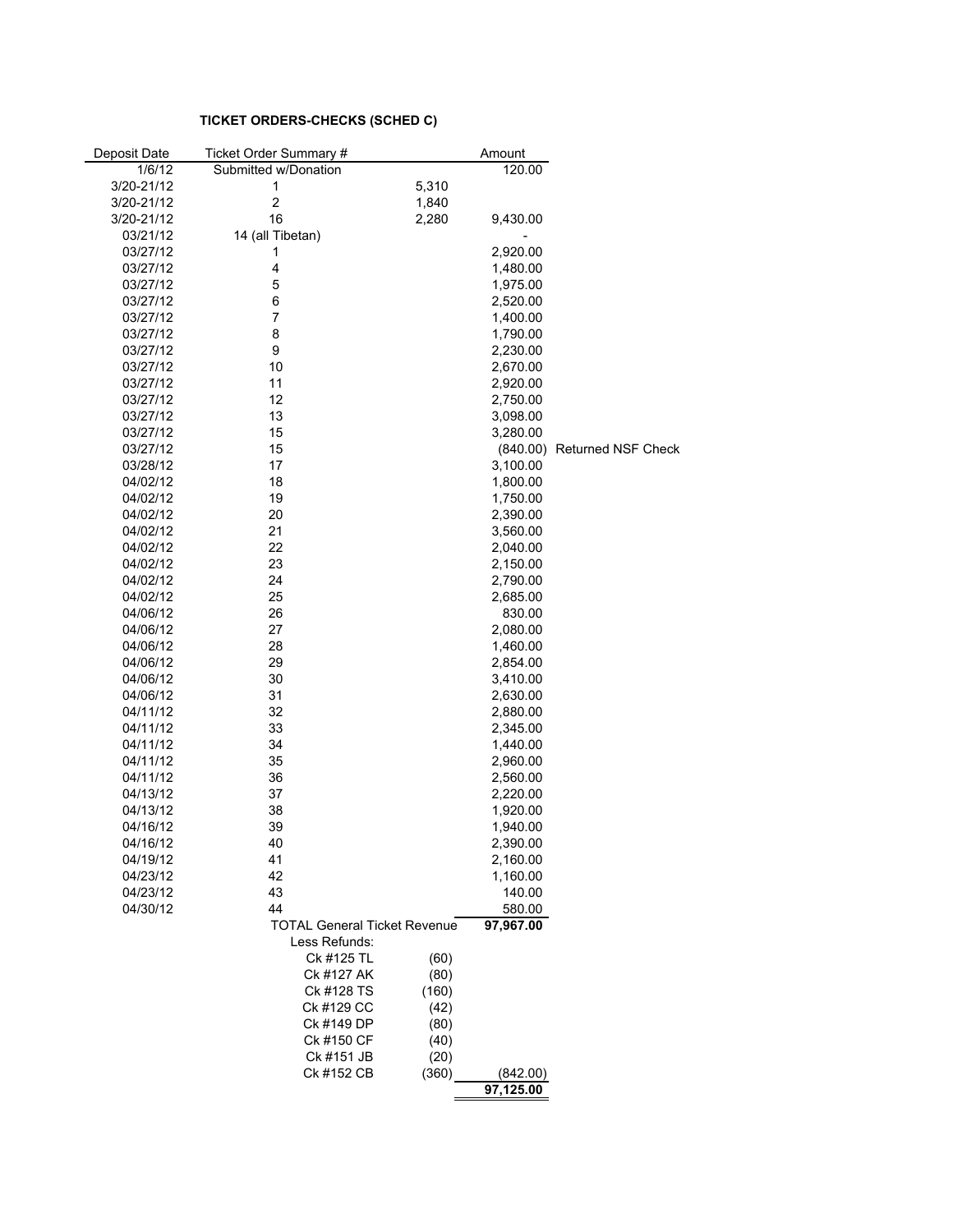#### **TICKET ORDERS-CREDIT CARDS & PAYPAL (SCHED D)**

| TIBETcenter |                   |                                            |                                          |           |            |              |
|-------------|-------------------|--------------------------------------------|------------------------------------------|-----------|------------|--------------|
| Check #     | <b>Issue Date</b> | Source Document                            | Description                              |           | Amount     | Deposit Date |
| 1757        | 03/31/12          | Credit Card Transmittal Sheets 1-6         | TIBETcenter check for HHDL Account       |           | 16.534.21  | 04/02/12     |
| 1758        | 03/31/12          | Credit Card Transmittal Sheets 7-9         | TIBETcenter check for HHDL Account       |           | 9.590.66   | 04/02/12     |
| 1760        | 04/17/12          | Credit Card Transmittal Sheets 10-12       | TIBETcenter check for HHDL Account       |           | 7.912.29   | 04/19/12     |
| 1761        | 04/17/12          | Credit Card Transmittal Sheets 13-15       | TIBETcenter check for HHDL Account       | 7.916.16  |            |              |
| 1761        | 04/17/12          | Credit Card Transmittal Sheets 16-18       | TIBETcenter check for HHDL Account       | 10.758.55 |            |              |
| 1761        | 04/17/12          | Credit Card Transmittal Sheets 19-21       | TIBETcenter check for HHDL Account       | 8.270.01  |            |              |
| 1761        | 04/17/12          | Credit Card Transmittal Sheets 22-24       | TIBETcenter check for HHDL Account       | 8,030.24  |            |              |
| 1761        | 04/17/12          | Credit Card Transmittal Sheets 25-27       | TIBETcenter check for HHDL Account       | 6,146.91  | 41,121.87  | 04/19/12     |
| 1762        | 04/17/12          | Credit Card Transmittal Sheets 28-33       | TIBETcenter check for HHDL Account       |           | 10.520.72  | 04/23/12     |
| 1766        | 05/03/12          | Credit Card Transmittal Sheets 34-35       | TIBETcenter check for HHDL Account       |           | 2.123.09   | 05/07/12     |
|             |                   |                                            | Subtotal: Credit Cards                   |           | 87.802.84  |              |
|             |                   |                                            | Less: Donations submitted w/Online Order |           | (3,695.00) |              |
|             |                   |                                            | Total: Credit Card Ticket Income         |           | 84,107.84  |              |
| 1763        | 04/28/12          | PayPal Monthly Sales Report Apr 1 - Apr 25 | PayPal                                   |           | 27.417.18  | 04/30/12     |
|             |                   |                                            |                                          |           | 111,525.02 |              |
|             |                   |                                            |                                          |           |            |              |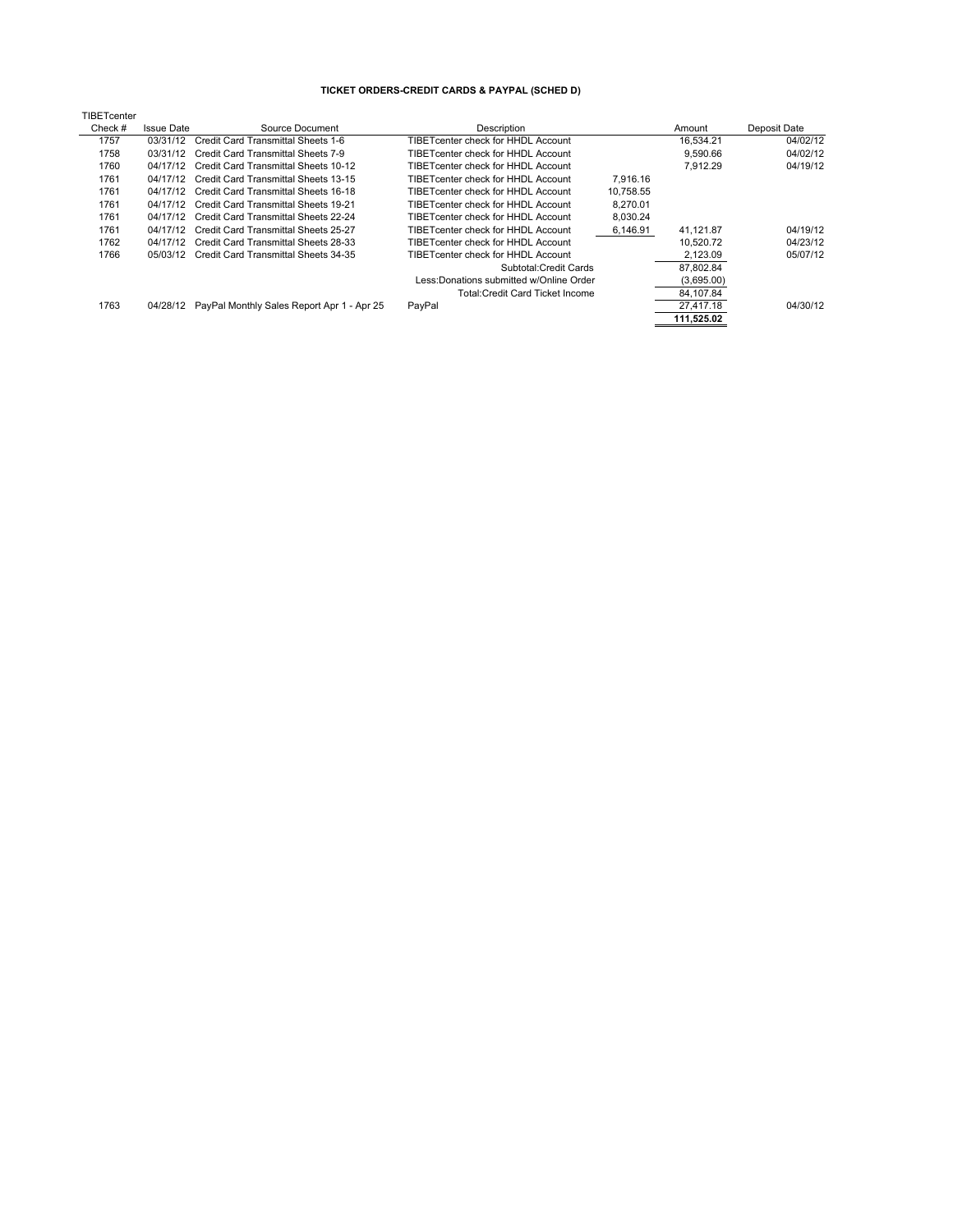#### **EXPENDITURES (SCHED E)**

| Date     | Check#      | Description                                                                | Amount    |
|----------|-------------|----------------------------------------------------------------------------|-----------|
| 9/19/11  | n/a         | Credit Card-Dlx checks                                                     | 61.77     |
| 11/28/11 | n/a         | Credit Card-Office Supplies & Printing                                     | 354.98    |
| 12/28/11 | n/a         | Credit Card-Office Supplies & Printing                                     | 780.48    |
| 1/7/12   | 113         | Office of Tibet NY (Travel Reimbursement)                                  | 1,004.10  |
| 1/7/12   | 114         | Tsering Dolma, T-shirt Contest Winner                                      | 300.00    |
| 1/7/12   | 115         | Lauren Bean-Clerical Services                                              | 144.50    |
| 1/20/12  | 116         | Office of Tibet NY (Travel Reimbursement)                                  | 35.85     |
| 1/28/12  | 117         | Josh Swenson-Clerical Services, \$17/hr                                    | 425.00    |
| 1/28/12  | 118         | Tsering Dolma (Dinner for Representative, Tibetan Members & Tony)          | 171.07    |
| 1/28/12  | 119         | TIBET center (reimbursement for event insurance)                           | 2,614.20  |
| 1/30/12  | n/a         | Credit Card-Postage                                                        | 203.99    |
| 2/28/12  | n/a         | <b>Credit Card-Reception Expenses</b>                                      | 173.43    |
| 3/28/12  | 120         | Josh Swenson-Clerical Services, \$17/hr                                    | 595.00    |
| 3/28/12  | 121         | One Hour Tees (down payment on T-shirt order)                              | 2,134.13  |
| 3/29/12  | n/a         | <b>NSF Fee</b>                                                             | 24.00     |
| 3/30/12  | n/a         | <b>Bank Charges</b>                                                        | 34.80     |
| 4/7/12   | 122         | Yiwong Tenzin - Clerical Services, \$10/hr                                 | 650.00    |
| 4/7/12   | 123         | Josh Swenson-Clerical Services, \$17/hr                                    | 391.00    |
| 4/7/12   | 124         | One Hour Tees (balance of T-shirt order)                                   | 2,134.12  |
| 4/7/12   | 125         | TL-Ticket Refund                                                           | 60.00     |
| 4/12/12  | 126         | Yiwong Tenzin-Clerical Services, \$10/hr                                   | 475.00    |
| 4/12/12  | 127         | AK-Ticket Refund                                                           | 80.00     |
| 4/12/12  | 128         | <b>TS-Ticket Refund</b>                                                    | 160.00    |
| 4/20/12  | 129         | <b>CC-Ticket Refund</b>                                                    | 42.00     |
| 4/22/12  | 130         | Megan Buttermore, Essay Contest Winner                                     | 1,000.00  |
| 4/22/12  | 131         | Passang Gonrong, Essay Contest Winner                                      | 1,000.00  |
| 4/22/12  | 132         | Galvin Sullivan, Essay Contest Winner                                      | 1,000.00  |
| 4/22/12  | 133         | 76 Tibetan Performers                                                      | 3,000.00  |
| 4/23/12  | 134         | Yiwong Tenzin - Clerical Services, \$10/hr                                 | 930.00    |
| 4/23/12  | 135         | Josh Swenson-Clerical Services, \$17/hr                                    | 391.00    |
| 4/25/12  | 136         | Paul Steinbrecher: To supply Cash for Tshirt Change                        | 1,000.00  |
| 4/25/12  | 137         | Paul Steinbrecher: For Ex-Gratie for Entourage                             | 3,010.00  |
| 4/27/12  | n/a         | Paid to Hotel Park Hyatt Room & Food                                       | 8,157.28  |
| 4/28/12  | n/a         | <b>Bank Charges</b>                                                        | 86.80     |
| 4/30/12  | n/a         | Credit Card-Postage & Env/Letterhead                                       | 500.25    |
| 5/3/12   | 138         | Reimbursement for Rithipol Khem (Photographer)                             | 280.00    |
| 5/3/12   | 139         | Lisa Wang-Reimbursement for TIB Materials                                  | 87.62     |
| 5/3/12   | 140         | Yiwong Tenzin - Clerical Services, \$10/hr                                 | 370.00    |
| 5/3/12   | 141         | Tashi T. Phuri- 2 local transportations                                    | 85.00     |
| 5/3/12   | 142         | Tsering Namgyal/Lama Ngawang-Travel Reimbursement                          | 116.04    |
| 5/3/12   | 143         | Pema Rinzin- Exp Reimbursement-Credentials                                 | 389.05    |
| 5/9/12   | 144         | Credit Card Fee Reimbursed to TIBETcenter-Lead Donor                       | 1,826.00  |
| 5/9/12   | 145         | Tsering Dolma: Flowers/Vases/Shop Bags/Snacks                              | 100.58    |
| 5/9/12   | 146         | Josh Swenson-Clerical Services, \$17/hr                                    | 161.50    |
| 5/16/12  | <b>WIRE</b> | Canada Tibet Committee: Airfare & Travel for HHDL (includes transfer fees) | 8,986.53  |
| 5/25/12  | 147         | TIBETgift: for 12 HHDL Books at cost (3+3+1+1+4)                           | 144.00    |
| 5/25/12  | 148         | Office of Tibet, New York: HHDL & Entourage Expenses                       | 10,494.00 |
| 5/25/12  | 149         | <b>Ticket Refund:DP</b>                                                    | 80.00     |
| 5/25/12  | 150         | Ticket Refund: CF (Paypal)                                                 | 40.00     |
| 5/25/12  | 151         | <b>Ticket Refund:JB</b>                                                    | 20.00     |
| 5/29/12  | n/a         | <b>Credit Card-Postage</b>                                                 | 143.10    |
| 5/29/12  | n/a         | Credit Card-Reimburseables                                                 | 121.68    |
| 5/29/12  | n/a         | Credit Card-Quarter Copies (Program Booklets)                              | 1,940.00  |
| 5/31/12  | 152         | Ticket Refund:CB                                                           | 360.00    |
| 5/31/12  | 153         | TIBETcenter (reimbursement for postage)                                    | 45.95     |
| 5/31/12  | n/a         | Audit Fee (Estimate)                                                       | 2,000.00  |
| 6/30/12  | n/a         | Credit Card-Postage                                                        | 18.10     |
|          |             | <b>TOTAL Expenses</b>                                                      | 60,933.90 |
|          |             |                                                                            |           |